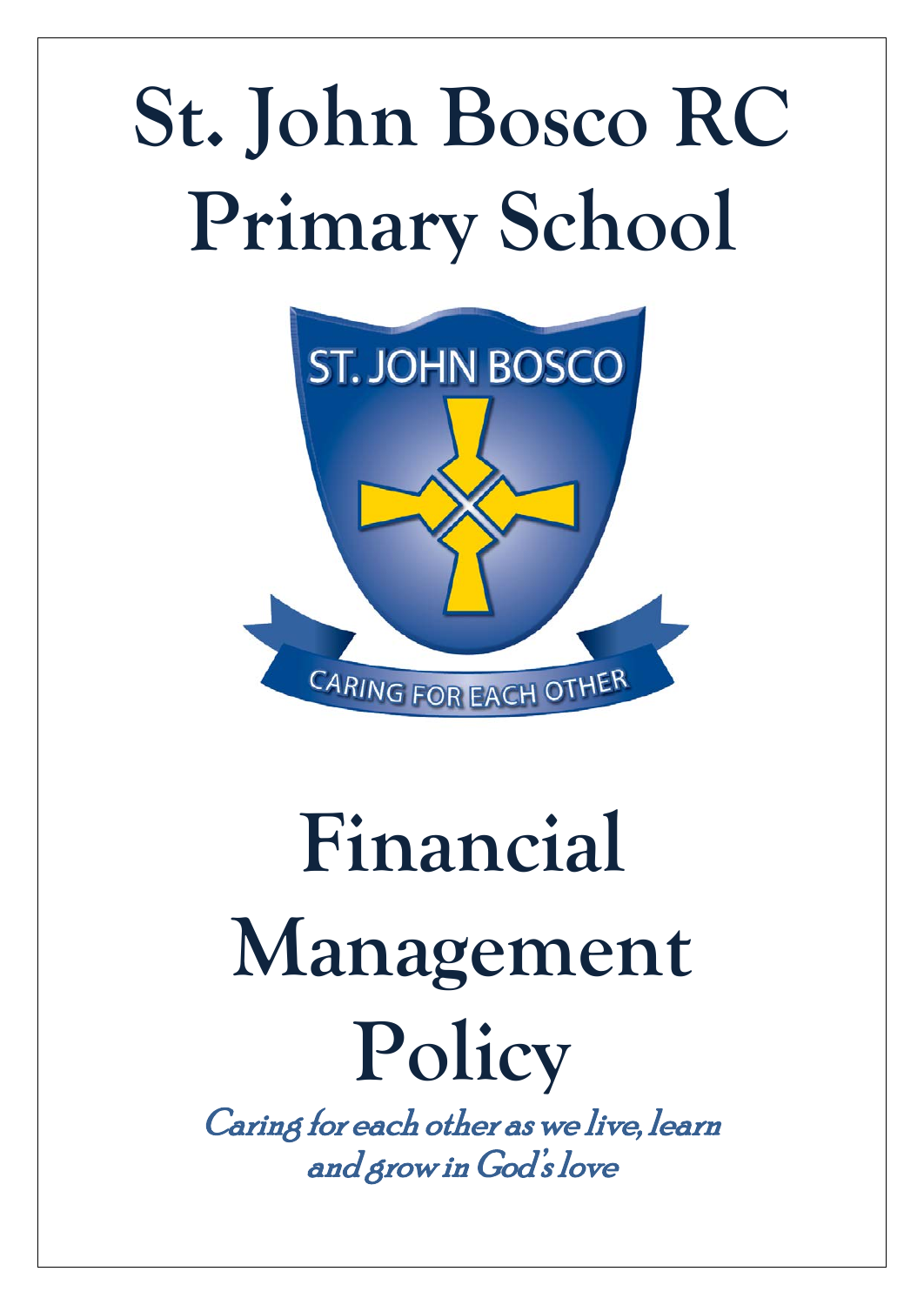### **CONTENTS**

#### **Sections**

- **1.** Governance
- **2.** Financial Planning
- **3.** Payroll
- **4.** Purchasing Arrangements
- **5.** Payment of Invoices
- **6.** School Imprest (Petty Cash)
- **7.** School Assets Inventory
- **8.** Miscellaneous Income Delegated Budget

#### **Appendices**

- *1. Terms of Reference*
- *2. Whistle Blowing Policy*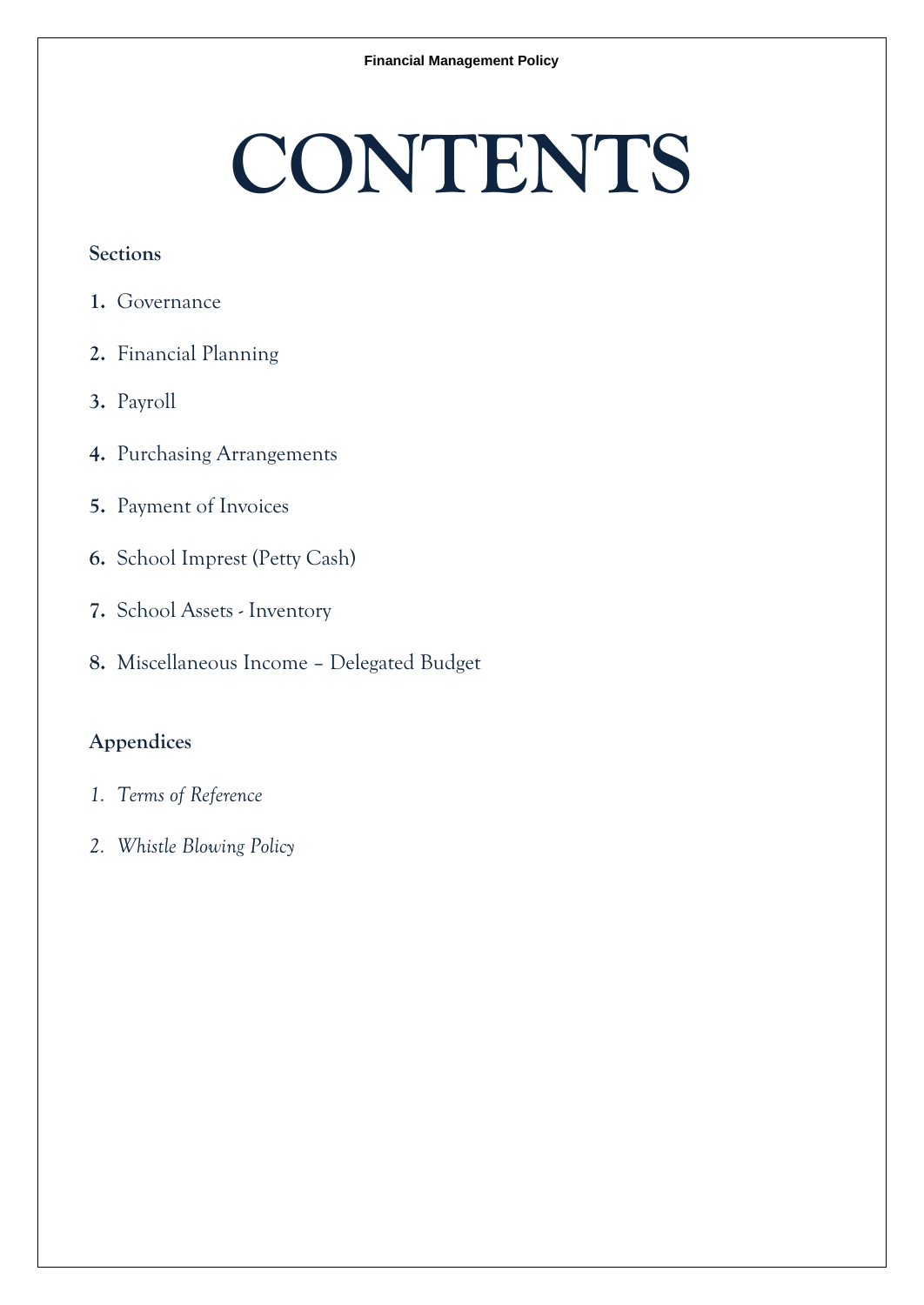### Financial Management **Policy**

The governing body of St. John Bosco RC Primary School have agreed the following procedures to enable it to fulfill all responsibilities in managing the school and its finances.

#### **1. GOVERNANCE**

- 1.1 The Financial Management Policy has been agreed by the Governing Body.
- 1.2 The policy includes terms of reference for the finance and other committees, in line with LA advice *(See Appendix 1).*
- 1.3 Terms of reference include Headteacher and staff responsibilities and the value of delegations to the Headteacher.
- 1.4 Full Governing Body meetings are held termly, finance committee and personnel committee meetings are convened as needed but will always include:
	- Autumn Term Personnel Annual Salary Reviews
	- Spring Term Finance Budget Setting
	- Chair of Governors/Chair of Finance Committee will meet informally at least half termly with the Headteacher.
	- LA Governors Clerking Service will minute all formal meetings.
- 1.5 The Headteacher will provide termly budget reports for the governing body.
- 1.6 All governors and staff will register pecuniary interests. This will be reviewed annually.
- 1.7 A Whistle Blowing Policy will be made available to all staff *(See Appendix 2).*

#### **2. FINANCIAL PLANNING**

- 2.1 The SIP will identify financial resources needed to meet objectives.
- 2.2 The Headteacher, Deputy Headteacher and School Business Manager monitor the budget. The Headteacher reports termly to the governing body/finance committee.
- 2.3 The Headteacher will provide an outrun forecast and other relevant information (e.g. virements) within the Headteacher's report.
- 2.4 The Headteacher will monitor, sign and date all income and expenditure at least monthly.

#### **3. PAYROLL**

- 3.1 Staff responsibilities/authorization/signatures will be as follows:
	- Appointments *Headteacher/Chair of Governors*
	- Changes in rates of pay *Chair of Governors/Personnel Committee/Headteacher*
	- Weekly Time Sheets *Headteacher/Deputy Headteacher*
	- Overtime *Headteacher/Deputy Headteacher*
- 3.2 The governing body will monitor staffing ratios and review the structure as needed at least annually.
- 3.3 The School Business Manager will provide the Headteacher with payroll printouts from SAP.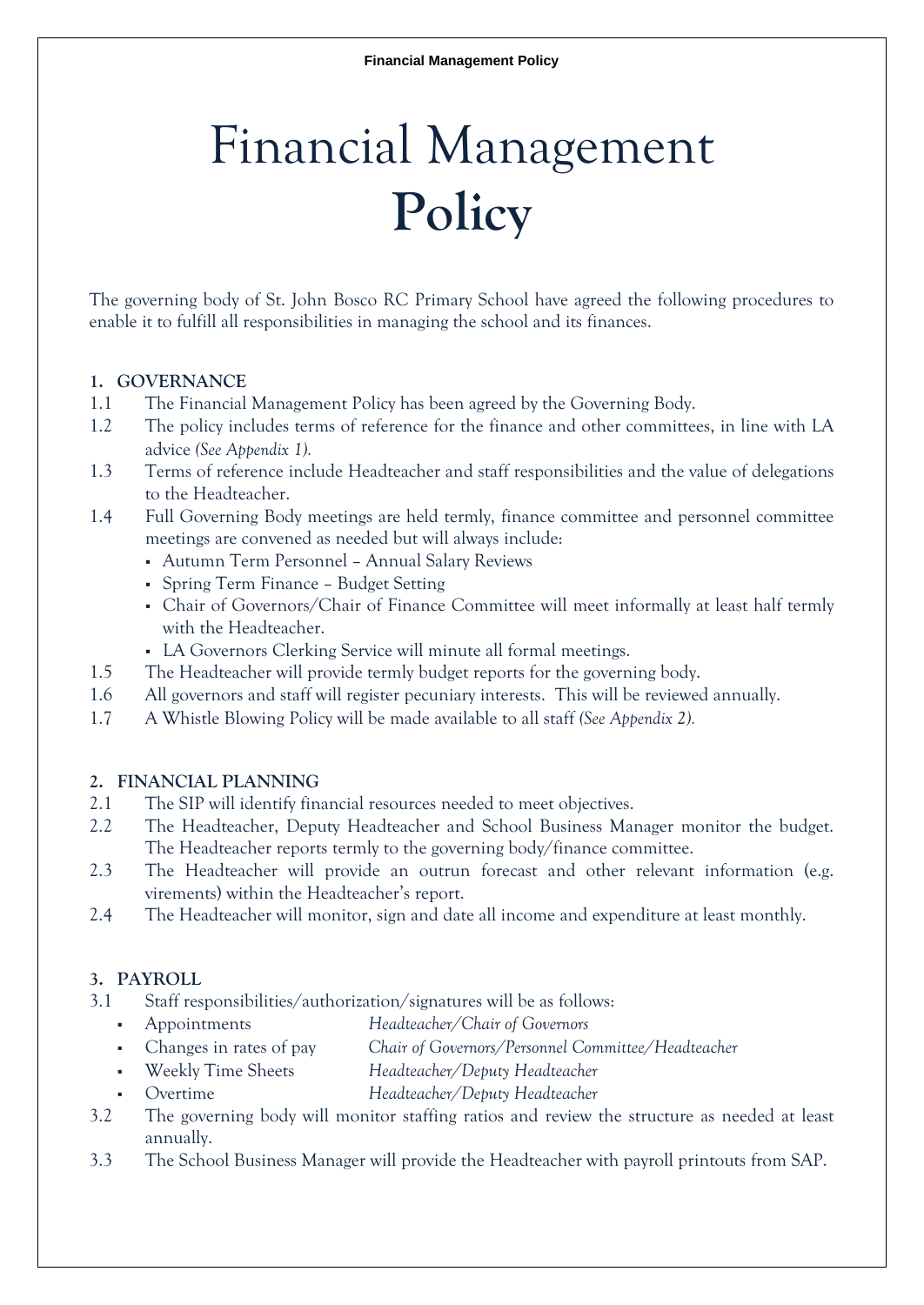- 3.4 The Headteacher will be responsible for checking payroll printouts to check accuracy. The Headteacher will sign and date these.
- 3.5 The Headteacher will monitor sickness/absence and report to the governing body.
- 3.6 LA advice/guidelines will be implemented by governors and the Headteacher if warranted.
- 3.7 All payroll and associated records will be kept confidentially with authorized access limited to the Headteacher/Deputy Headteacher (in the Headteacher's absence) and the School Business Manager.

#### **4. PURCHASING ARRANGEMENTS**

- 4.1 For large purchases, three estimates must be obtained. To achieve best value a balance must be sought between the total cost and content of the purchase order.
- 4.2 The School Business Manager will ensure that the agreed expenditure code contains the necessary funding to cover the costs of each purchase. Where there are discrepancies the School Business Manager will inform the Headteacher.
- 4.3 All building contractors will be engaged by Gentoo, Property Services or Diocesan Consultants on behalf of the school. Officers from these departments will be responsible for checking that they have CIS cards from the Inland Revenue.

#### **5. PAYMENT OF INVOICES**

- 5.1 On delivery, goods will be signed for by the School Business Manager, Headteacher, Deputy Headteacher, Administrative Assistant or Site Supervisor.
- 5.2 The School Business Manager will check for accuracy against the order prices and goods received notes.
- 5.3 The Headteacher and Deputy Headteacher are authorised to sign payment slips to approve payment of invoices (as agreed by the Headteacher/School Business Manager).
- 5.4 All purchased items which are school assets will be recorded in the school inventory.

#### **6. SCHOOL BANK ACCOUNT**

- 6.1 Cheques will be stored securely in the Headteachers office.
- 6.2 Two signatories are required on cheques: Headteacher/Deputy Headteacher/Chair of Governors.
- 6.3 Cash held in school from school trips, fund raising etc. will be kept to a minimum of £500 and will be stored securely in the safe until it can be banked. Access will be restricted to the Headteacher/School Business Manager.

#### **7. SCHOOL ASSETS - INVENTORY**

- 7.1 Items taken on loan (laptops, digital cameras) will be recorded in the appropriate file and signed in and out.
- **7.2** All requisitions/ordering will be confirmed by the Headteacher.
- **7.3** The Headteacher is authorised by the governing body to approve the disposal of assets.
- **7.4** The inventory will be checked annually by the School Business Manager and administrative support, signed and dated.
- **7.5** Admin support staff will monitor the usage of consumables and report to the School Business Manager and/or the Headteacher.